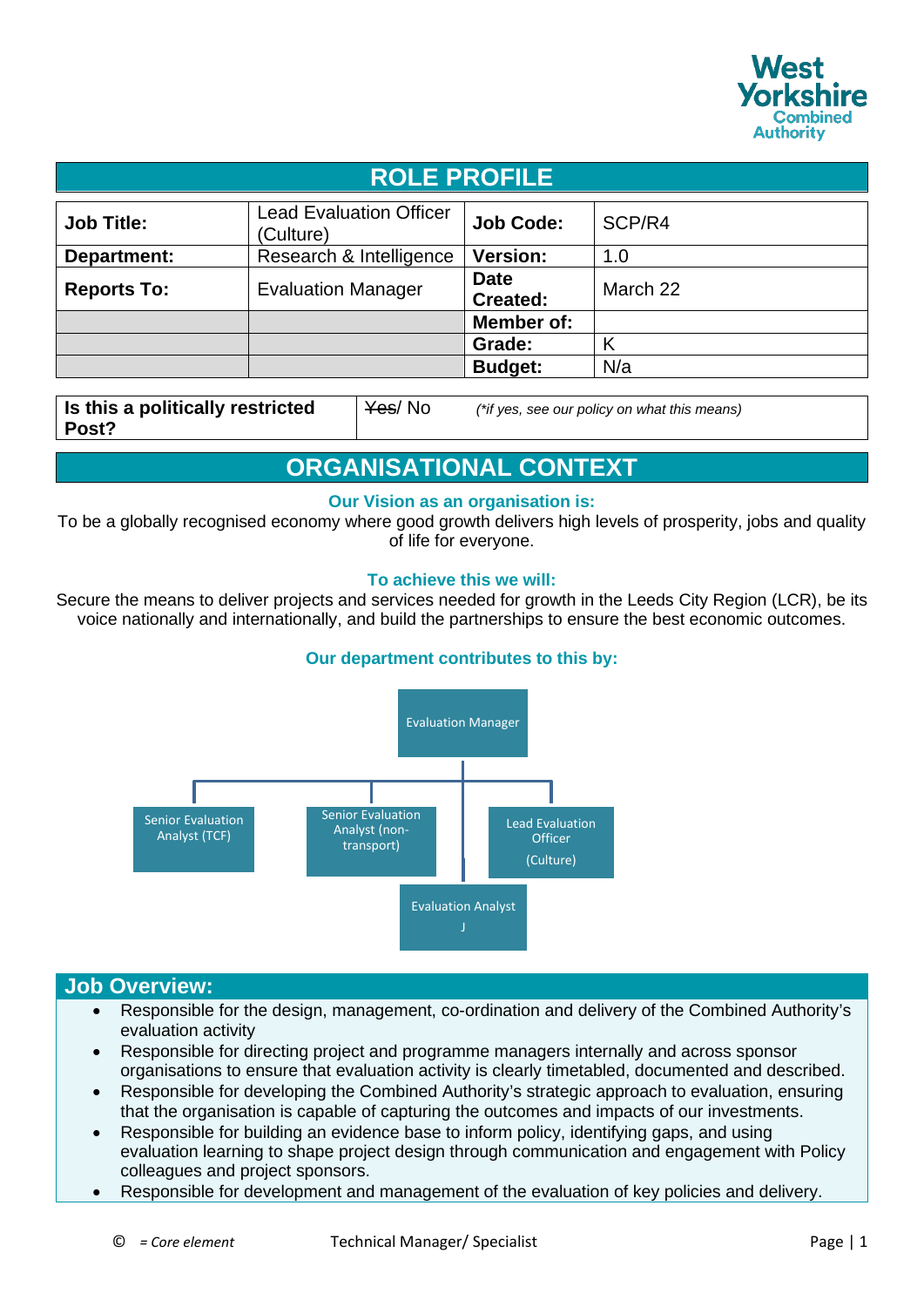

- Responsible for building and maintaining relationships with key stakeholders, including, working with and representing the CA in strategic engagement with government and other funding bodies.
- © Design, implement and maintain the systems required for delivery the objectives of your function to support the Combined Authority in achieving its vision.
- © Take a pro-active corporate role in the management of your function including participation and delivery of your directorate's objectives.
- © Responsible for demonstrating commitment to corporate processes and ensuring that these are delivered at all times.
- © Be a visible and enthusiastic manager, encouraging partnership working across the organisation.
- © Take a positive approach to self-development.

## **CRITICAL SUCCESS FACTORS**

*We break each job down to explain the critical areas for success, ranked by importance. These indicate the end result or outputs for which the role holder is responsible.*

### **People Contacts:**

- Collaboration with a variety of internal and external stakeholders, building relationships to inform the development of evaluation frameworks
- Responsible for leading evaluation activity in specific policy contexts and working closely with colleagues develop a cohesive and embedded approach
- © Support partnership working across the organisation and externally.
- © Work together with your team to ensure targets are achieved.
- © Be an advocate of our strong performance management culture, taking accountability for delivering results.
- © Contribute to a positive working environment for your team, with a solid ethic of working towards achievement of our vision.
- © Take a proactive approach to internal processes, contributing during meetings and interviews.
- © Utilise effective communication channels when working with others.

## **Technical Duties:**

- Develop a Monitoring and Evaluation Framework to support the evaluation of interventions in the emerging areas of policy and delivery, ensuring alignment with the WYCA Evaluation Strategy and core principles.
- Lead the management, planning and co-ordination of the Combined Authority's evaluation, ensuring projects and programmes have evaluation activity clearly built into delivery commensurate with the requirements of the Assurance Framework.
- Lead and direct the commissioning of project and programme evaluation consultancy support, ensuring all project and programme managers follow Assurance Framework guidance and HMT Magenta Book best practice.
- Manage evaluation consultants, ensuring regular and effective communication to support the Combined Authority's commissioned consultancy evaluation support.
- Ensure that evaluation consultants meet the Combined Authority's quality thresholds and follow the Assurance Framework requirements for robust evaluation.
- Ensure the operational effectiveness of the Evaluation Team's processes in support of Assurance Framework project and programme evaluation activity, ensuring an effective client focused service is provided to programme managers internally and to colleagues based in external sponsor organisations.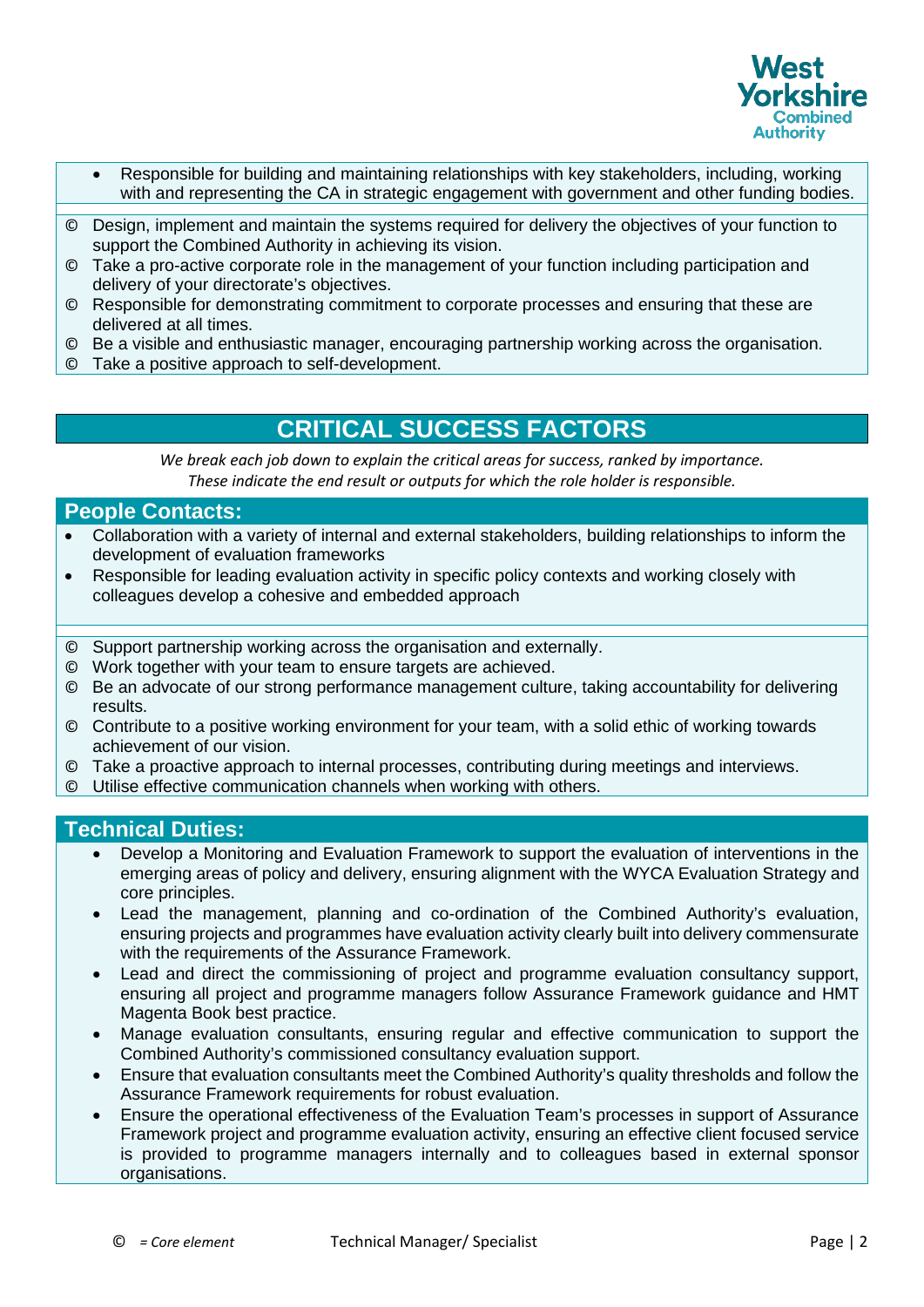

- Lead on the dissemination of findings and lessons learned from the Combined Authority's ongoing programme of evaluation activity, both internally and externally across key stakeholder and sponsor organisations.
- Take responsibility for key decisions on the fulfilment of evaluation commissioning, agreeing with programme and project managers where such work will be undertaken internally, and which work will be commissioned externally.
- Responsible for the ongoing development of evaluation guidance contained in the Assurance Framework and ensuring the Combined Authority's approach to evaluation is capable of addressing new and emerging policy areas as required.
- © Typically works on horizons of one year, in line with the objectives set in the business plan.
- © Ensure you have the right procedures in place to achieve your strategic objectives, developing and amending processes as required.
- © Forward plan your workload, identifying appropriate solutions and acting accordingly.
- © Lead by example on health & safety matters, ensuring compliance with the Combined Authority's health and safety policy.

## **Financial:**

• Budget management and adherence with relevant financial processes as required.

- © Fulfil the requirements of a budget holder, as detailed in the Corporate Standing Orders and the Financial Regulations.
- © Deliver financial results against corporate Key Performance Indicators.
- © Analyse and appraise financial related information ensuring financial process deadlines are met.

## **Impact & Influence:**

- Shapes and influences the development of key partner plans and strategies through engagement and advocacy of the Combined Authority's evaluation evidence base, focusing especially on the communication of the Combined Authority's "What Works" and lessons following project evaluation.
- Engenders trust across internal and external client groups through a focus on the needs of these different groups and an ability to "deliver" despite competing priorities. Simultaneously capable of managing cultural change across the organisation and supporting project and programme managers in a new approach to the commissioning of consultancy evaluation.
- Management of evaluation expenditure as required, driving efficiency savings in commissioning whilst working to deliver culture change in new ways of supporting project and programme evaluation.
- Responsible for communicating lessons learned on "What works" from project and programme evaluation activity and ensuring that this flows back into the assurance framework and the design of future policy and delivery.
- © Represent the interests of your function within the context of the wider aims of the Combined Authority both internally and externally.
- © Foster good working relations across the organisation, building effective departmental relationships.
- © Use strong communication skills to influence key customers and stakeholders supporting your function's ability to deliver results in line with the vision.
- © Identify and find solutions to communication challenges observed within the organisation.

*The above lists of accountabilities are not exhaustive. The role holder will be required to undertake such tasks as may reasonably be expected commensurate with the scope and grading of the role.*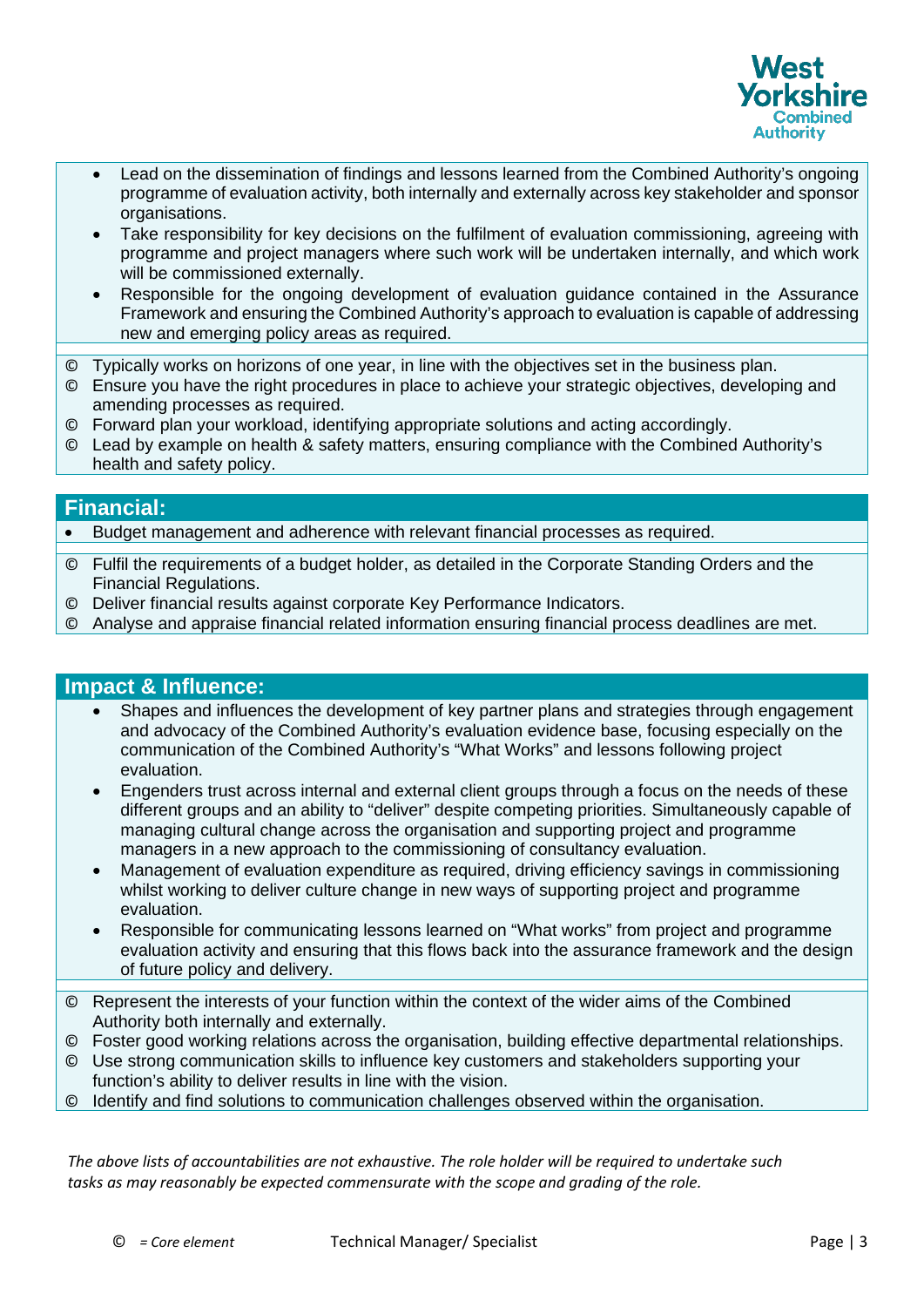

# **THE PERSON**

*To be fully successful in the role, we believe the following knowledge, skills and experience are required. When recruiting, we are looking for the best candidate match to this, however we know that there are some elements that can be trained and this will be taken into account during the recruitment process.*

## **Knowledge:**

- © Holds a degree or has equivalent relevant experience in Economics, Economic Analysis, Cultural Economics, Cultural Studies, Social Research Methods or similar area of study.
- © Practical experience of successfully performing in a similar role in a large public sector delivery context, with a focus on project and programme evaluation in the context of economics, culture and/or cultural policy.
- © Practical experience of successfully performing in a similar role
	- Experience of effectively applying social research methods in the field of Cultural Policy to develop insights that feed back into policy and practice.
	- Knowledge of quantitative and qualitative Evaluation methodologies such as, experimental and quasi-experimental design, co-production techniques, survey, interview and focus group approaches, case study development, difference in difference, process and economic evaluation methodologies.
	- Demonstrable commitment to further and ongoing professional development in the area of evaluation.
	- Substantial and proven experience in the design of logic models in evaluation and the ability to apply this in policy development and formulation work.
	- Highly conversant with the form and function of HM Treasury Magenta Book with the ability to command confidence through their technical knowledge.
	- Significant practical and professional experience of the commissioning and procurement of consultancy research and evaluation.

### **People:**

- © Experience of effectively contributing to department objectives.
- © Experience of successfully identifying appropriate communication channels to deliver information.
- © Experience of effectively contributing to organisational vision.
	- Capable of providing professional leadership on all aspects of evaluation research design and commissioning, and effective and robust guidance to senior managers and elected members as required.
	- Positively shapes and manages relationships with key client groups (both internal and external) to ensure the Combined Authority is seen as a leader on issues of evaluation and "What Works" across Leeds the city region and nationally.
	- Influences and shapes the development of partner plans and strategies to align with the Combined Authority's Evaluation Strategy and principles and build the evaluation evidence base.
	- Capable of working in a multi-disciplinary environment and across functional teams to drive key objectives and priorities.

### **Technical:**

- © Demonstrable experience of managing and championing change successfully.
- © Strong communication skills with the proven ability to influence, negotiate and challenge.
- © Experience of making compelling business cases/ reports to a range of audiences.
	- Strong grounding in evaluation design using qualitative and quantitative approaches
	- Proven experience of key techniques used in evaluation design and application such as
	- comparator analysis, experimental and quasi-experimental design, control group matching and